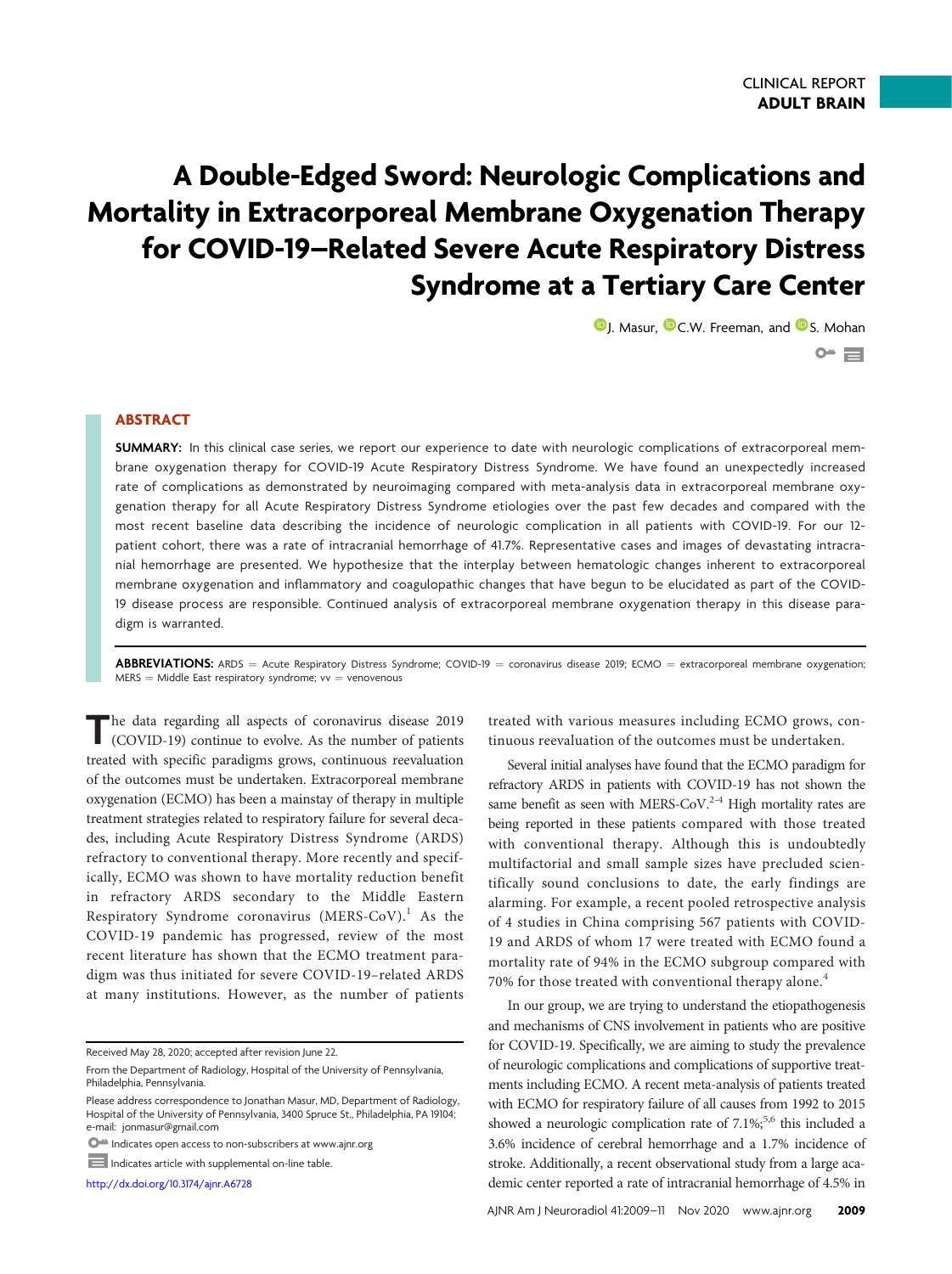admitted patients who are positive for COVID-19.<sup>7</sup> Although there are small case series in the literature regarding ECMO therapy and intracranial hemorrhage in patients with COVID-19 $<sup>8</sup>$  the data</sup> regarding ECMO therapy as it relates to the neurologic sequelae and outcomes of COVID-19 remain sparse. Our larger case series aims to elucidate this relationship.

## MATERIALS AND METHODS

An observational study design was performed with approval from our institutional review board. The number of inpatients admitted to a tertiary health care system between March 1, 2020, and May 19, 2020, with confirmed infection status of "COVID-19 positive" was determined by using the "Reports" function of the electronic medical record system (Epic Systems). A list of inpatients with an infection status of "COVID-19 positive" and with neuroimaging of the head performed during the same time period, including CT/CTA and MRI/MRA, was subsequently generated.

The medical records of these participants were examined, and the age, sex, utilization of ECMO, either venovenous (VV) or venoarterial, and duration of ECMO therapy during their admissions were recorded. The rationale for initiation of ECMO in these patients was at the discretion of the treating pulmonologist and according to institutional guidelines. The presence of potentially contributory medical comorbidities in this cohort, including autoimmune conditions, immunosuppression, hypertension, diabetes mellitus, asthma, and structural lung disease, was documented. Additionally, the anticoagulation method used during ECMO as well as the patients' platelet counts at the time of imaging were recorded.

The clinical examination findings prompting neuroimaging in the ECMO cohort were recorded. The images and reports for patients on ECMO with brain imaging were reviewed for critical findings, which we defined as acute or subacute intracranial hemorrhage, acute or subacute infarction, vascular occlusion, findings of infection or inflammation, herniation, hydrocephalus, and evidence of hypoxic-ischemic encephalopathy.

#### RESULTS

Between March 1, 2020, and May 19, 2020, we identified 12 patients on VV-ECMO at the time of neuroimaging and none on VA-ECMO. The demographics, comorbidities, anticoagulation therapy, ECMO duration, platelet counts, clinical examination findings prompting neuroimaging, and imaging findings are all presented in the On-line Table.

The most common comorbid conditions in the cohort were hypertension (5 of 12; 41.7%), type 2 diabetes mellitus (4 of 12, 33%), and asthma (4 of 12, 33%). Additional pre-existing conditions that could have predisposed patients to vascular phenomena were present: 1 patient had systemic lupus erythematosus, another had sickle cell trait, and a third had rheumatoid arthritis.

The mean duration of ECMO therapy in our cohort at the time of imaging was 230.3 hours. This is similar to the duration of therapy in the referenced meta-analysis, in which the mean duration of therapy in both the CNS complication and non-CNS complication groups was approximately 258 hours.<sup>5</sup>



<span id="page-1-0"></span>FIG 1. A 65-year-old female patient with a history of rheumatoid arthritis and type 2 diabetes mellitus presented to an outside hospital with fevers and was found to be positive for COVID-19, with pneumonia on chest imaging. The patient's respiratory status declined despite ventilation, prompting transfer and initiation of VV-ECMO. One day after initiation of ECMO, the patient's right pupil was fixed on neurologic examination, prompting emergent head CT. This showed a large mixed-attenuation intraparenchymal hemorrhage centered in the right basal ganglia (dotted arrow) with intraventricular extension (dashed arrow) and right-to-left midline shift or subfalcine herniation (solid arrow). Additional intraparenchymal hemorrhages are seen throughout the supratentorial brain (dotted arrow) as well as ventricular dilation and right uncal herniation. Subarachnoid hemorrhage was also seen, such as in the interpeduncular cistern (solid arrow).



FIG 2. A 60-year-old male patient with a history of asthma and hypertension presented to an outside hospital with fever, dyspnea, and chest imaging demonstrating multifocal pneumonia. The patient tested positive for COVID-19. The patient was intubated, but his condition worsened despite mechanical ventilation, and he was subsequently placed on VV-ECMO. Three days later, the patient demonstrated anisocoria on physical examination, prompting a CT scan of the head. There was diffuse cerebral edema with sulcal and cisternal effacement and multiple intraparenchymal hemorrhages (solid arrows) resulting in left-to-right midline shift, intraventricular extension (dotted arrow), and subfalcine and uncal herniations.

<span id="page-1-1"></span>Critical findings meeting our criteria were identified on neuroimaging studies from 6 of the 12 (50%) participants on ECMO. The most common critical findings were intracranial hemorrhage (5 of 12; 41.7%) with associated herniation in 4 of 5 patients ([Figs](#page-1-0) [1](#page-1-0) and [2](#page-1-1)). All 5 patients had subarachnoid hemorrhage, 4 of 5 had intraparenchymal hemorrhage, and 3 of 5 had intraventricular